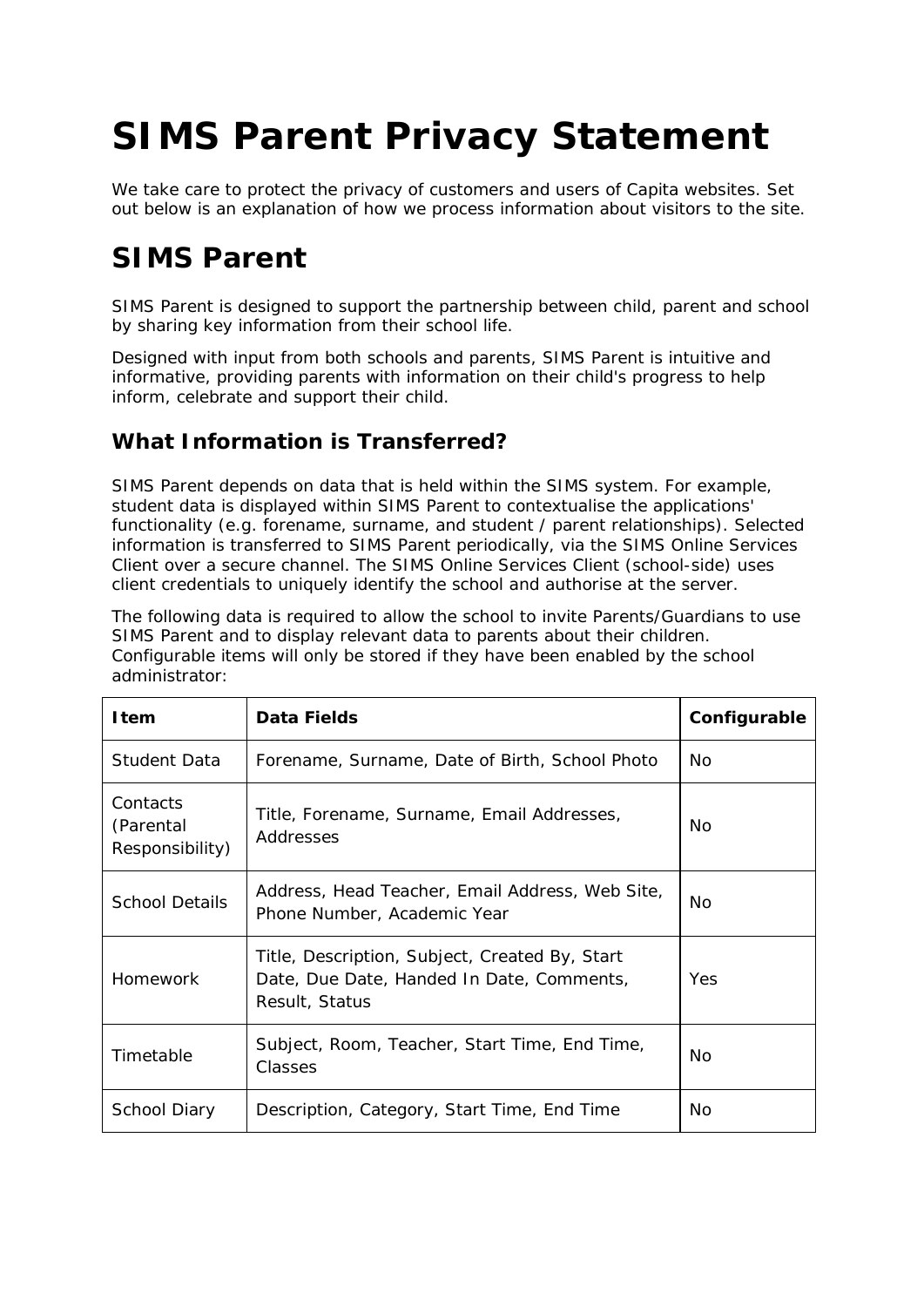| <b>I</b> tem                                | <b>Data Fields</b>                                                                                                                                                                                                                       | Configurable |
|---------------------------------------------|------------------------------------------------------------------------------------------------------------------------------------------------------------------------------------------------------------------------------------------|--------------|
| Session<br>Attendance                       | Marks, Comments, Minutes Late, Session Dates,<br>Teacher, Session Type                                                                                                                                                                   | Yes          |
| Lesson<br>Attendance                        | Marks, Comments, Minutes Late, Lesson Dates,<br>Teacher, Subject, Period                                                                                                                                                                 | Yes          |
| Achievements                                | Type, Activity Type, Points Awarded, Award<br>Given, Comments, Event Date, Award Date,<br>Awarded By                                                                                                                                     | Yes          |
| Behaviour                                   | Type, Activity Type, Location, Role, Points,<br>Comments, Event Date, Action Date, Actioned By,<br>Outcome                                                                                                                               | Yes          |
| Assessment                                  | Result Date, Result, Result Rank, Result Value,<br>Grade Set Value, Grade Set Description, Grade<br>Set Rank, Grade Set Title, Marksheet Name,<br>Marksheet Group Name, Marksheet Group<br>Membership, Aspect Name, Result Set Name      | Yes          |
| <b>Student Data</b><br>(Data<br>Collection) | Forename, Surname, Date of Birth, Gender,<br>Address, Telephone Numbers, Email Addresses,<br>Medical Practices, Medical Conditions, Disabilities,<br>Cultural Information, Nationality, Passports,<br>Method of Travel, Parental Consent | Yes          |
| Contacts (Data<br>Collection)               | Title, Forename, Surname, Middle Name, Gender,<br>Relationship, Parental Responsibility, Priority,<br>Telephone Numbers, Email Addresses, Addresses                                                                                      | Yes          |
| Reports                                     | SIMS Filename, Filename, Title, Category, File<br>Type, Content Type, Created Date, Permission<br>Role, Permission Availability Dates, Role Types                                                                                        | Yes          |

#### **Where is the Data Stored?**

Data is stored within SIMS Parent in various forms, all using Microsoft Azure data constructs. Information interchange between software services within the applications is protected by a dedicated Secure Token Server (STS), so that access to all data is validated against the access rights of the requesting user.

Data sits with the EEA and is subject to EU model clauses, specifically data for these services reside in the EU: Ireland and the Netherlands.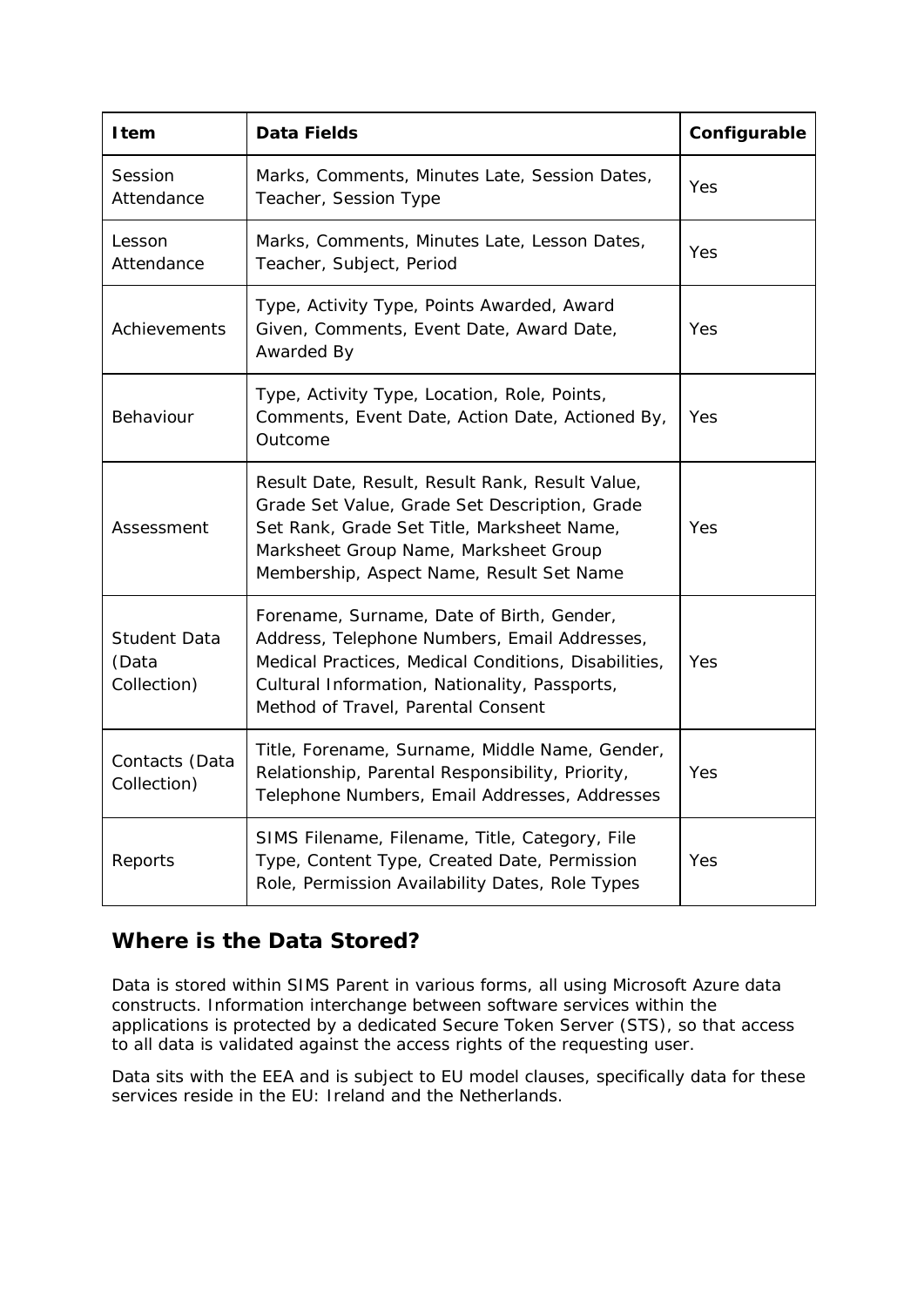### **Security of the Data Stored**

SIMS Parent is a securely hosted web service, delivered via the web using standard HTTPS TCP/IP protocols. The SIMS Parent application is hosted on a secure and highly scalable managed service, with the main system hosting provided by Microsoft Azure® UK, which is reliable and resilient. Microsoft Windows Azure has G-Cloud Impact Level 2 (IL2) from the Cabinet Office for use across the UK Public Sector. All data is securely stored and processed within the EU and complies with UK data protection standards and requirements.

Technical hosting and management for SIMS Parent is undertaken fully by Capita on behalf of the establishment, including the provision of all software, maintenance operations, upgrades and background supporting processes. Application security is 256bit Secure Socket Layer (SSL), point-to-point encryption.

#### **Where the Data is Processed**

The SIMS Parent application is hosted on a secure and highly scalable managed service, with the main system hosting provided by Microsoft Azure® UK, which is reliable and resilient. Microsoft Windows Azure has G-Cloud Impact Level 2 (IL2) from the Cabinet Office for use across the UK Public Sector. All data is securely stored and processed within the EU and complies with UK data protection standards and requirements.

#### **Is there any Third Party Processing of the Data?**

SIMS Parent sends reminder notifications using the Apple Push Notification service and the Google Cloud Messaging service. These notifications contain summary information about Student events.

#### **What Information from Sign-In Providers does Capita Receive and Store?**

When a parent user logs into the service via SIMS ID using a third-party login, they are prompted with a consent screen where they consent for their e-mail address and name to be passed to SIMS ID.

The e-mail address and name are passed to SIMS ID, but no extended properties are received except a unique identifier. The third-party ID provider has no concept of the education establishments that the user is associated with, however, SIMS ID and Parent App understands the site context.

In the SIMS ID database the e-mail address and a unique identifier are stored. The third-party provider detail may include the parent's provided name. This is not stored – SIMS ID stores a name associated with the parent from Parent App (SIMS People Service).